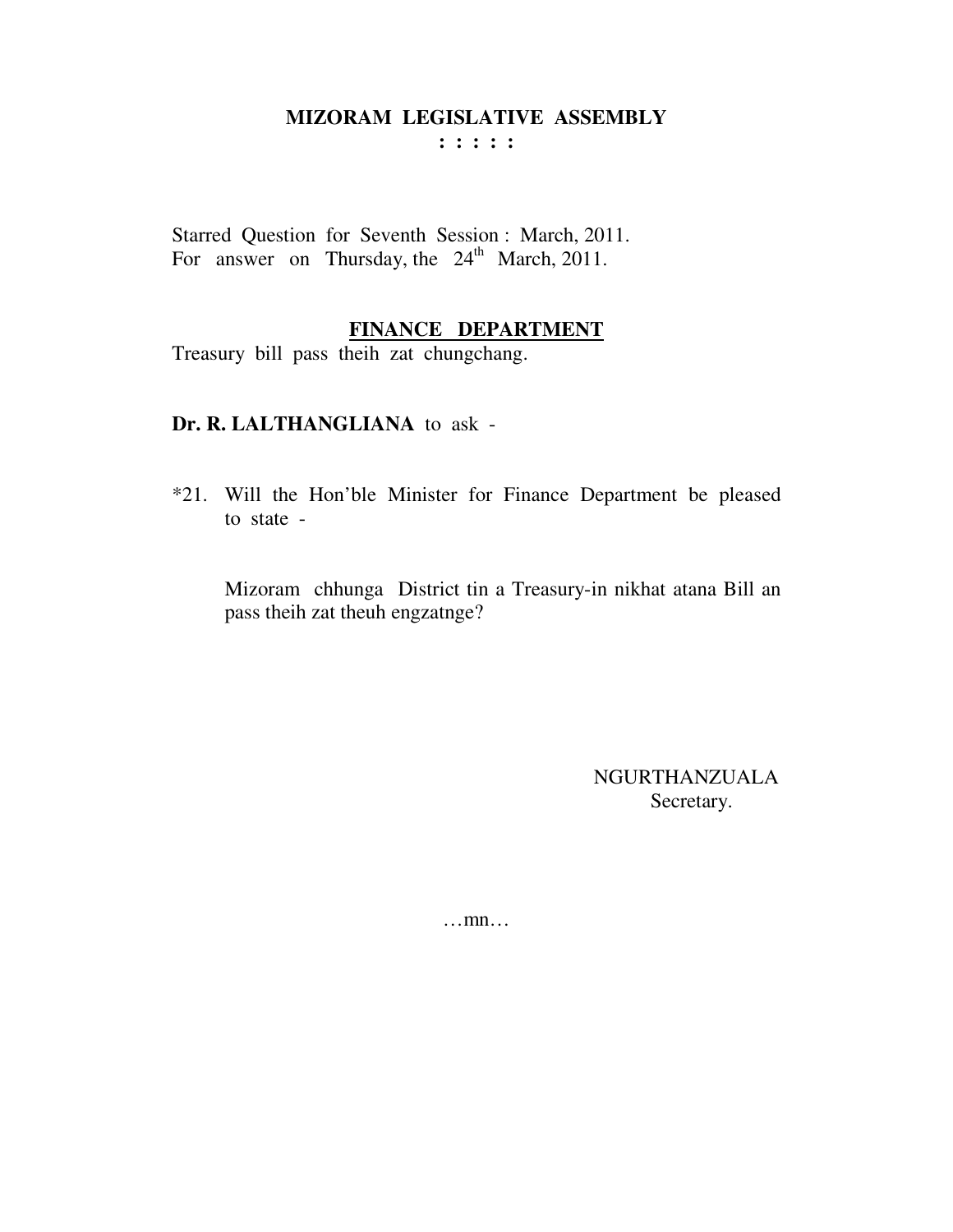Starred Question for 7<sup>th</sup> Session : March, 2011. For answer on Thursday, the 24<sup>th</sup> March, 2011.

## **PUBLIC WORKS DEPARTMENT**

Multi Modal Project chungchang

## **Pu P.P. THAWLA** to ask –

- \*22. Will the Hon'ble Minister for Public Works Department be pleased to state –
	- (a) Multi Modal Project (Akyab) atana hma lak tawh dan engtenge ni ?
	- (b)Multi Modal Project lamlian sialna atana pawisa sanction hi engzatnge ?
	- (c) Contractor atana thlan te hi tute nge an nih ?

NGURTHANZUALA **Secretary** 

….nt…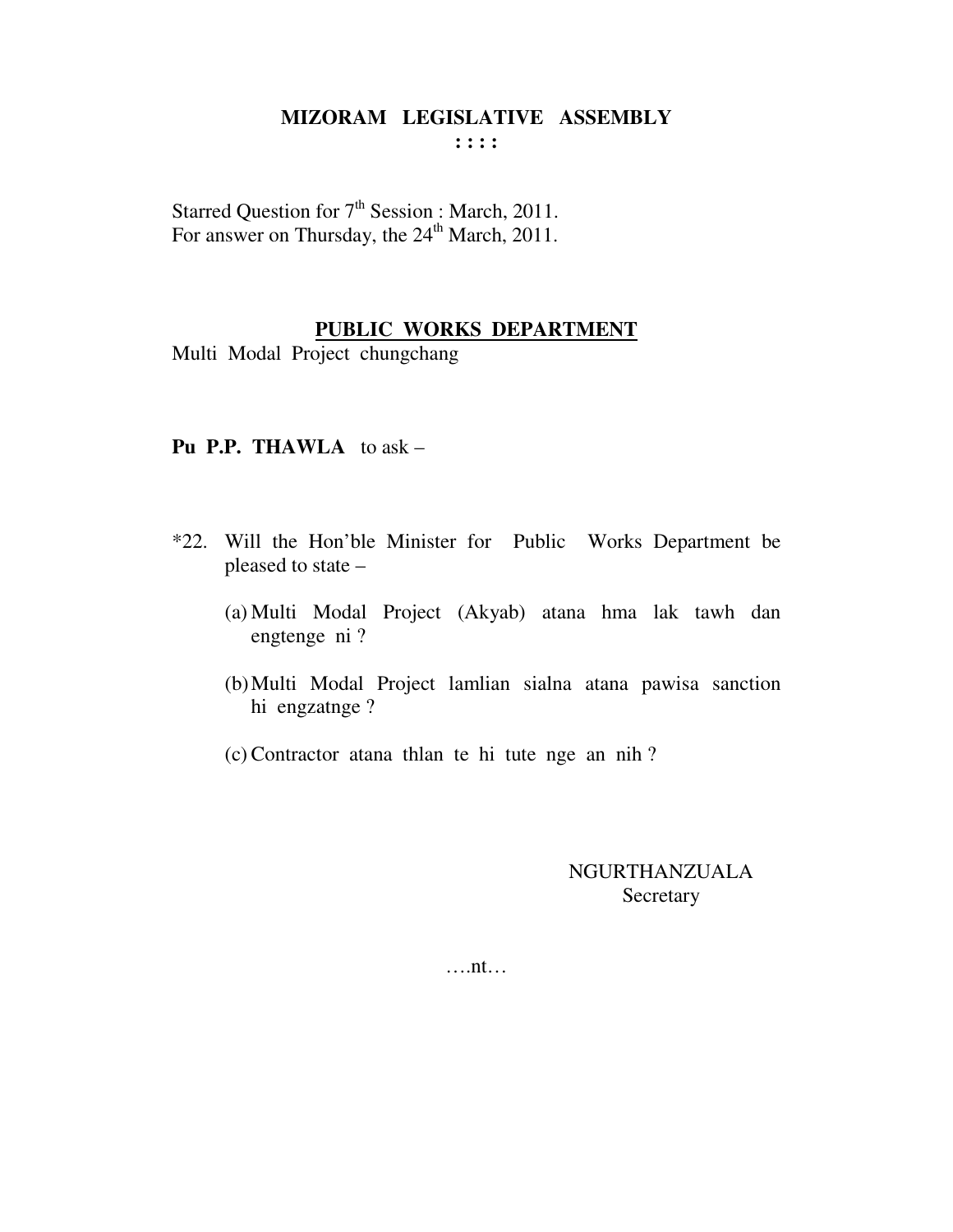: : : : :

Starred Question for Seventh Session: March, 2011. For answer on Thursday, the 24<sup>th</sup> March, 2011.

## **SCHOOL EDUCATION DEPARTMENT**

Voluntary Retirement Scheme chungchang.

#### Pu B. LALTHLENGLIANA to ask -

\*23. Will the Hon'ble Minister for School Education Department be pleased to state -

Primary School Teacher Voluntary Retirement (Golden Handshake) kha engchen nge kalpui a nih tawh?

> **NGURTHANZUALA** Secretary.

 $\dots$ mn $\dots$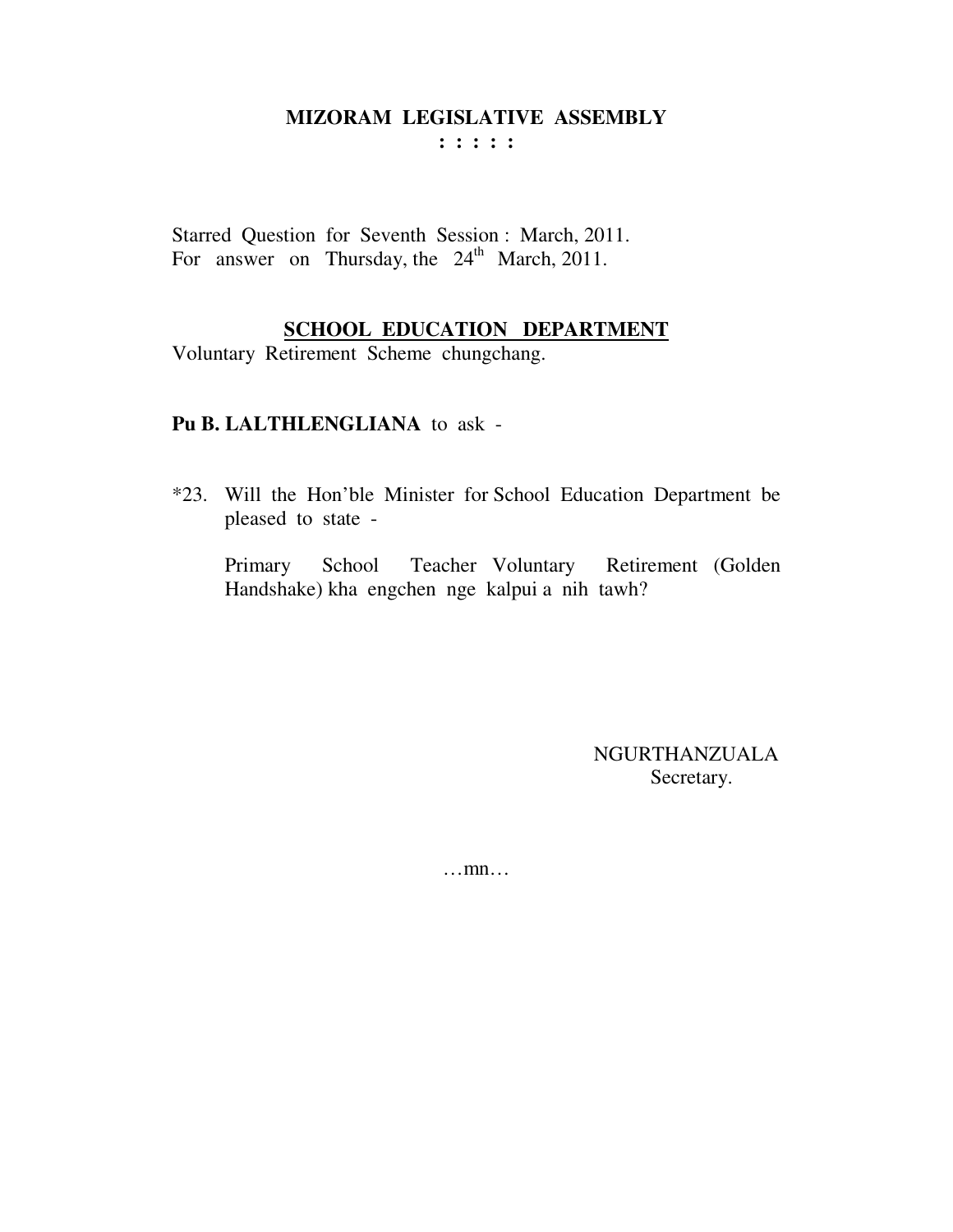Starred Question for Seventh Session : March, 2011 For answer on Thursday, the 24<sup>th</sup> March, 2011

# **SCHOOL EDUCATION DEPARTMENT**

School Calendar etc. chungchang.

# Pu LALTHANSANGA to ask -

- \*24. Will the Hon'ble Minister for School Education Department be pleased to state  $$ 
	- a) Elementary-a Class VIII dah anih hnu hian Class Room tur leh Teachers pek an ni tawh em?
	- b) C.C.E (Continuous Comprehensive Evaluation) leh School Calendar hi engtia kal dun tur nge a nih?

**NGURTHANZUALA** Secretary

 $\dots$ mr $\dots$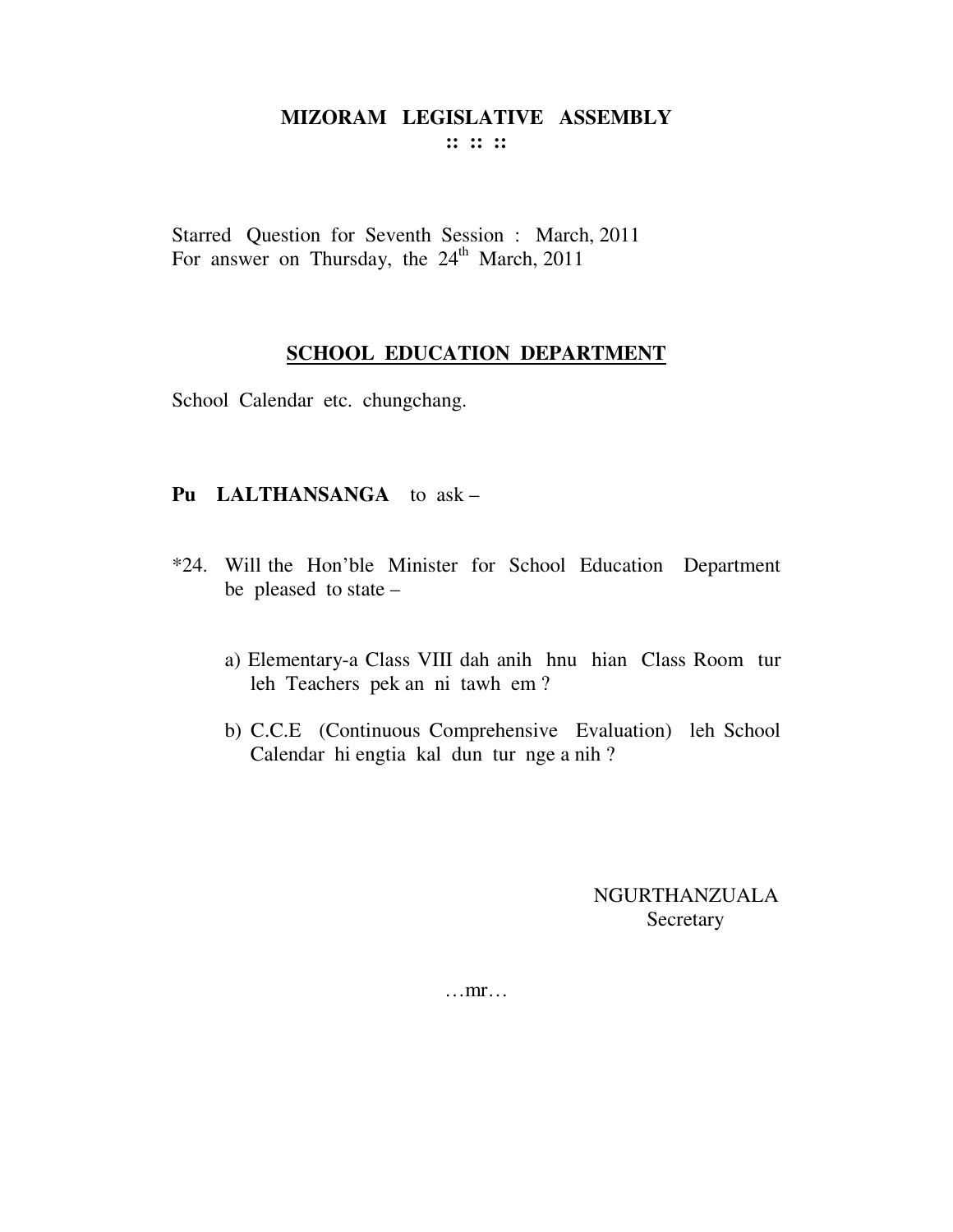Starred Question for 7<sup>th</sup> Session : March, 2011. For answer on Thursday, the 24<sup>th</sup> March, 2011.

#### **PUBLIC WORKS DEPARTMENT**

Aizawl Bawngkawn kawng peng thuam chungchang

## **Pu K. LIANTLINGA** to ask –

- \*25. Will the Hon'ble Minister for Public Works Department be pleased to state –
	- (a) Aizawl Bawngkawn Police Station bul, kawng peng thuam lun lai tak saw, tih zauh tumin hma lakna a awm em ?
	- (b)Hma lakna awm nise, engchen nge kalpui a nih tawh ?

NGURTHANZUALA **Secretary** 

….nt…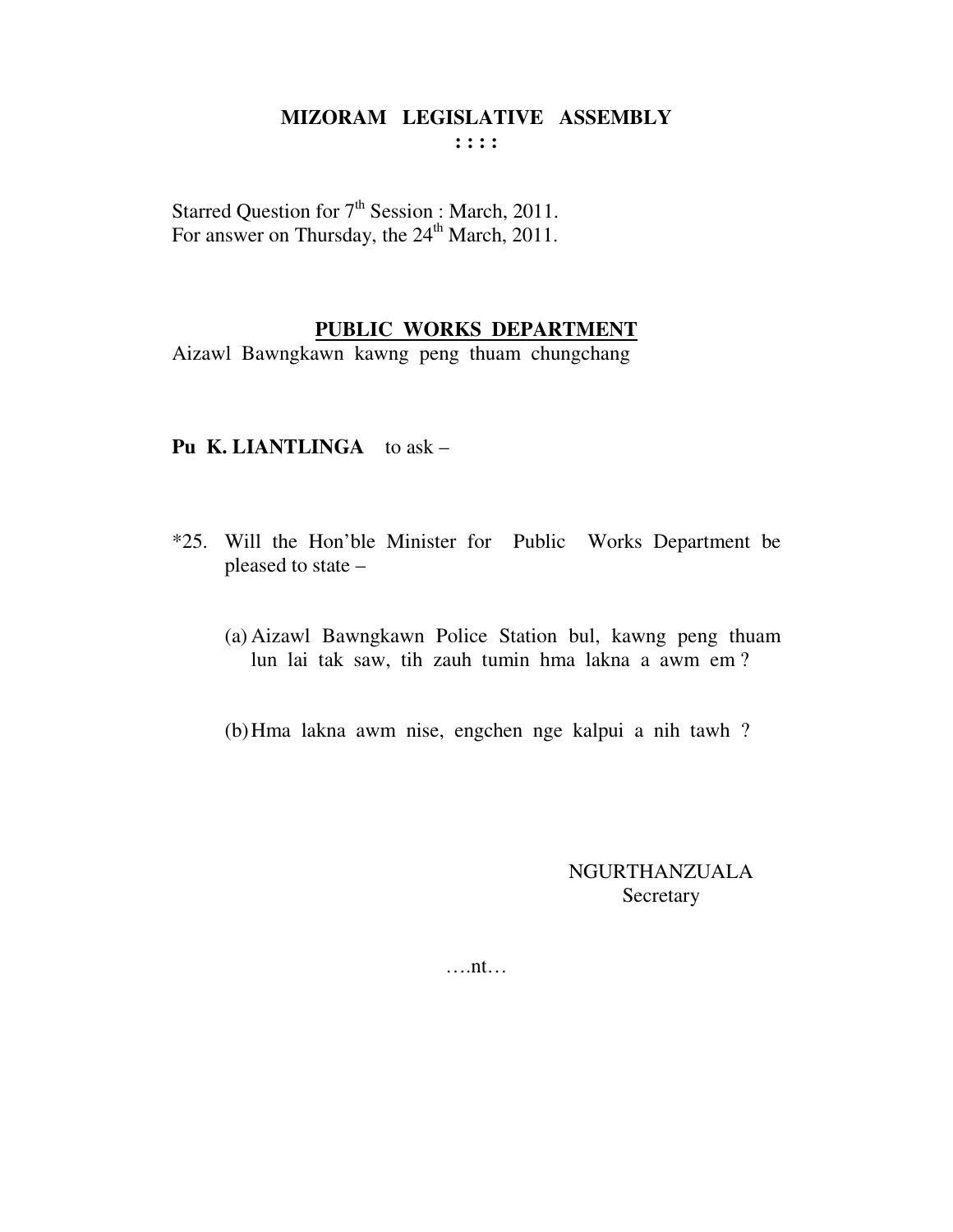Starred Question for  $7<sup>th</sup>$  Session : March, 2011.<br>For answer on Thursday, the  $24<sup>th</sup>$  March, 2011.

# RURAL DEVELOPMENT DEPARTMENT

Farkawn Indoor Stadium chungchang

## Pu B. LALTHLENGLIANA to ask -

\*26. Will the Hon'ble Minister for Rural Development Department be pleased to state -

Farkawn-a Indoor Stadium BADP hnuaia sak hi engnge an thlen tawh?

> **NGURTHANZUALA** Secretary

 $\dots$ nt $\dots$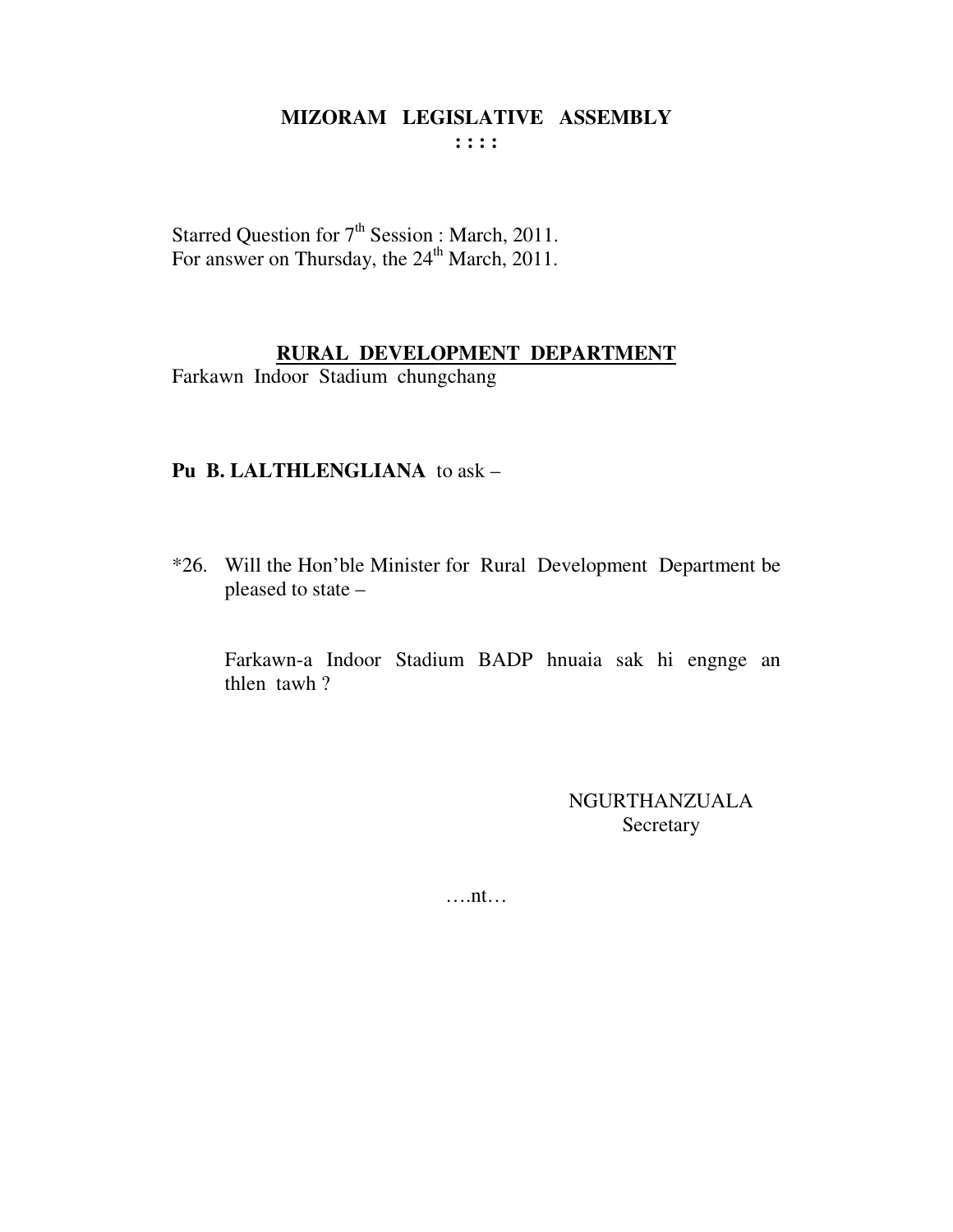Starred Question for Seventh Session : March, 2011. For answer on Thursday, the  $24<sup>th</sup>$  March, 2011.

## **HORTICULTURE DEPARTMENT**

Nursery siam tura hmalak chungchang.

# Pu LALDUHOMA to ask -

\*27. Will the Hon'ble Minister for Horticulture Department be pleased to state –

Mizoram Fruit Nurseries Registration Act, 1992 hnuaia mimalin Nursery an siamna turin engtinnge hma lak a nih ?

> NGURTHANZUALA Secretary.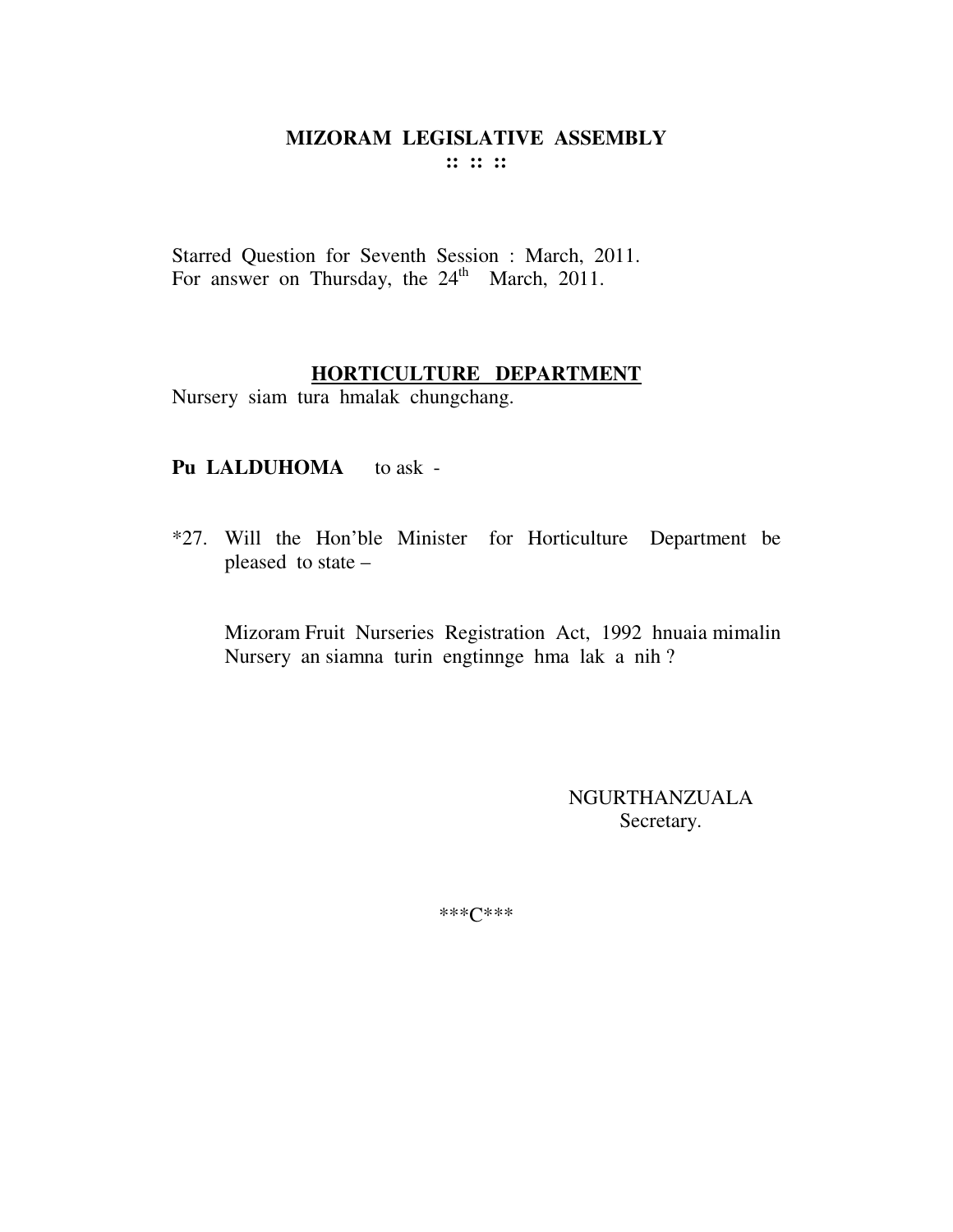**:: :: ::** 

Starred Question for Seventh Session : March, 2011. For answer on Thursday, the  $24<sup>th</sup>$  March, 2011.

## **ENVIRONMENT & FORESTS DEPARTMENT**

Teak thing chungchang.

# **Pu C. RAMHLUNA** to ask -

- \*28. Will the Hon'ble Minister for Environment & Forests Department be pleased to state –
	- (a) Aizawl-Seling kawng, Tuirial kai ruam vela Teak thing ho hi engtik laia kih nge an nih hlawm ?
	- (b) Thing engzatnge kih an nih a, eng anga disposed nge an nih ?
	- (c) Heng Teak thing atang hian Department-in sum engzatnge an hmuh chhuah ?
	- (d) Mimal hnenah hian he lai ram hi pek tumna a awm em ?

NGURTHANZUALA Secretary.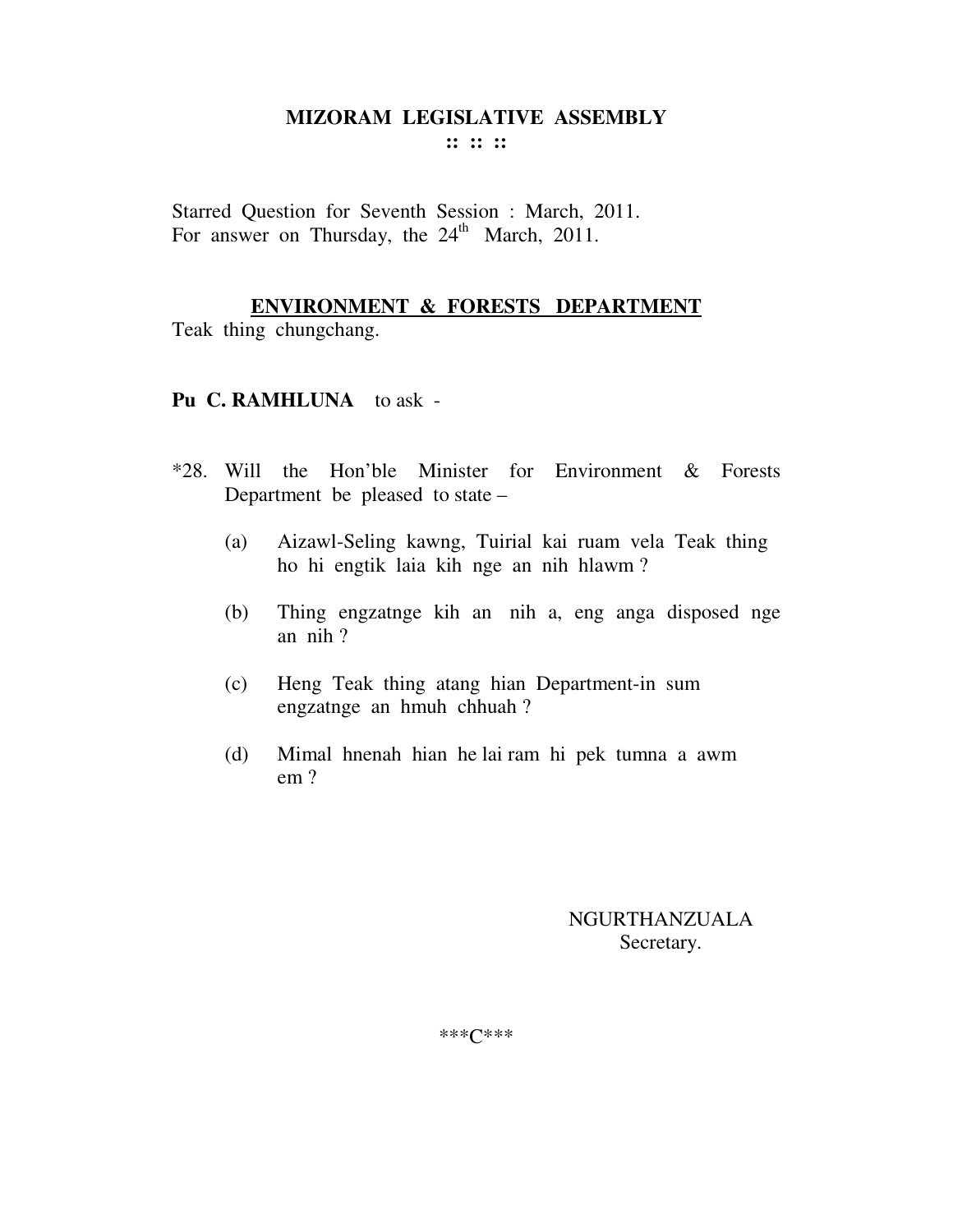**:: :: ::** 

Starred Question for Seventh Session : March, 2011. For answer on Thursday, the  $24<sup>th</sup>$  March, 2011.

# **HEALTH & FAMILY WELFARE DEPARTMENT**

NRHM sum chungchang.

#### **Pu LALDUHOMA** to ask -

- \*29. Will the Hon'ble Minister for Health & Family Welfare Department be pleased to state –
	- (a) NRHM sum Rs. 6.5 crores bo anga sawi, chhui mek a ni tih kha chhui chhuah a ni ta em ?
	- (b) A lo bo reng em ?
	- (c) Mawhphurtu man chhuah an awm em ? Eng action nge lak a nih ?

NGURTHANZUALA Secretary.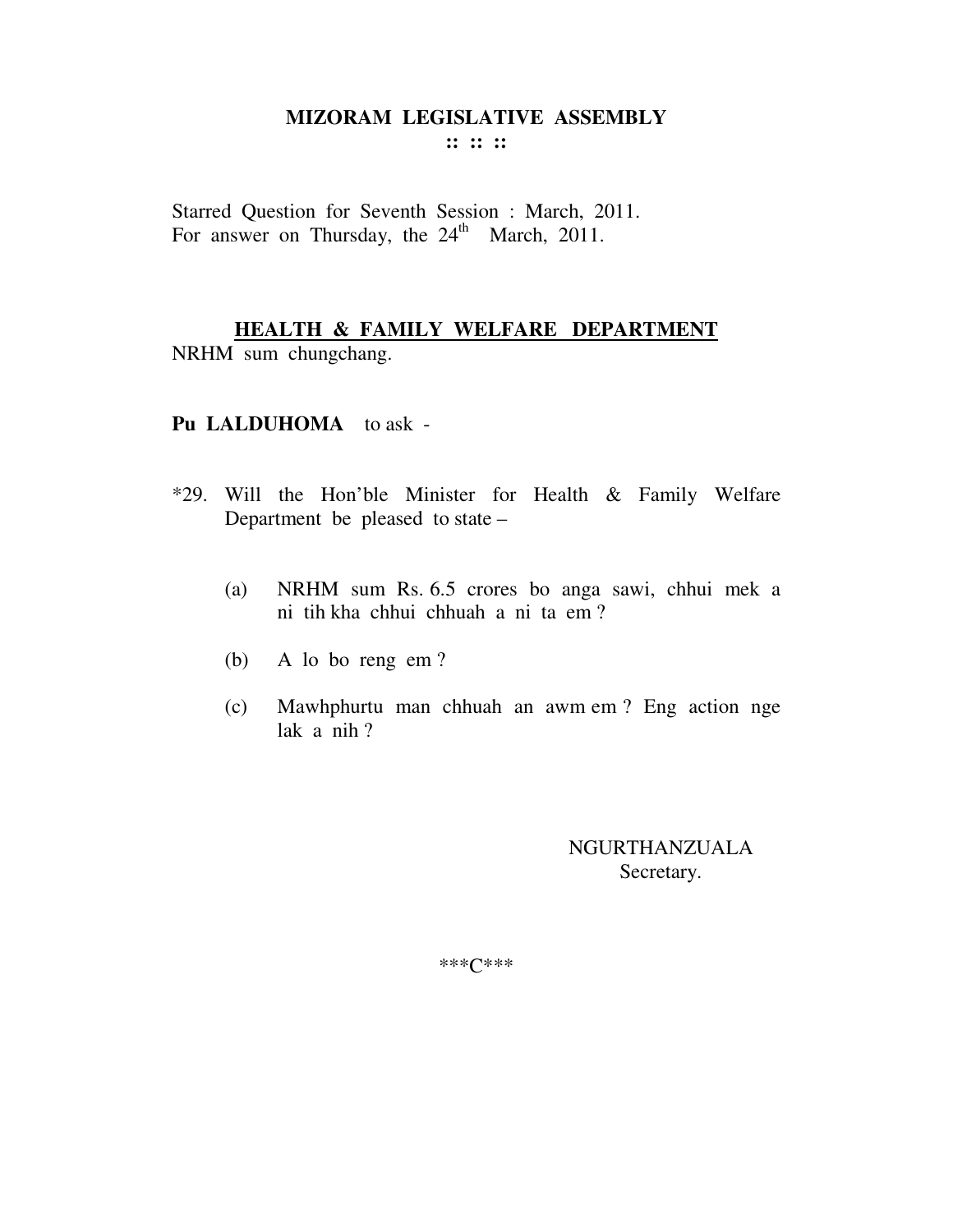Starred Question for  $7<sup>th</sup>$  Session : March, 2011. For answer on Thursday, the 24<sup>th</sup> March, 2011.

## **POWER & ELECTRICITY DEPARTMENT**

Tuipui H.E.P chungchang

## **Pu LALTHANSANGA** to ask –

\*30. Will the Hon'ble Minister for Power & Electricity Department be pleased to state –

 a) Tuipui H.E.P. (Hydro Electric Project) Biate khua atanga chhimchhak a awm hi Survey & Investigation zawh ani tawh em ?

b) Nise DPR buatsaih ani tawh em ?

- c) Eng hunah nge zawh anih ang ?
- d) NEC atangin Survey & Investigation leh DPR siam nan sanction engzatnge a hmuh ?

NGURTHANZUALA Secretary

….h…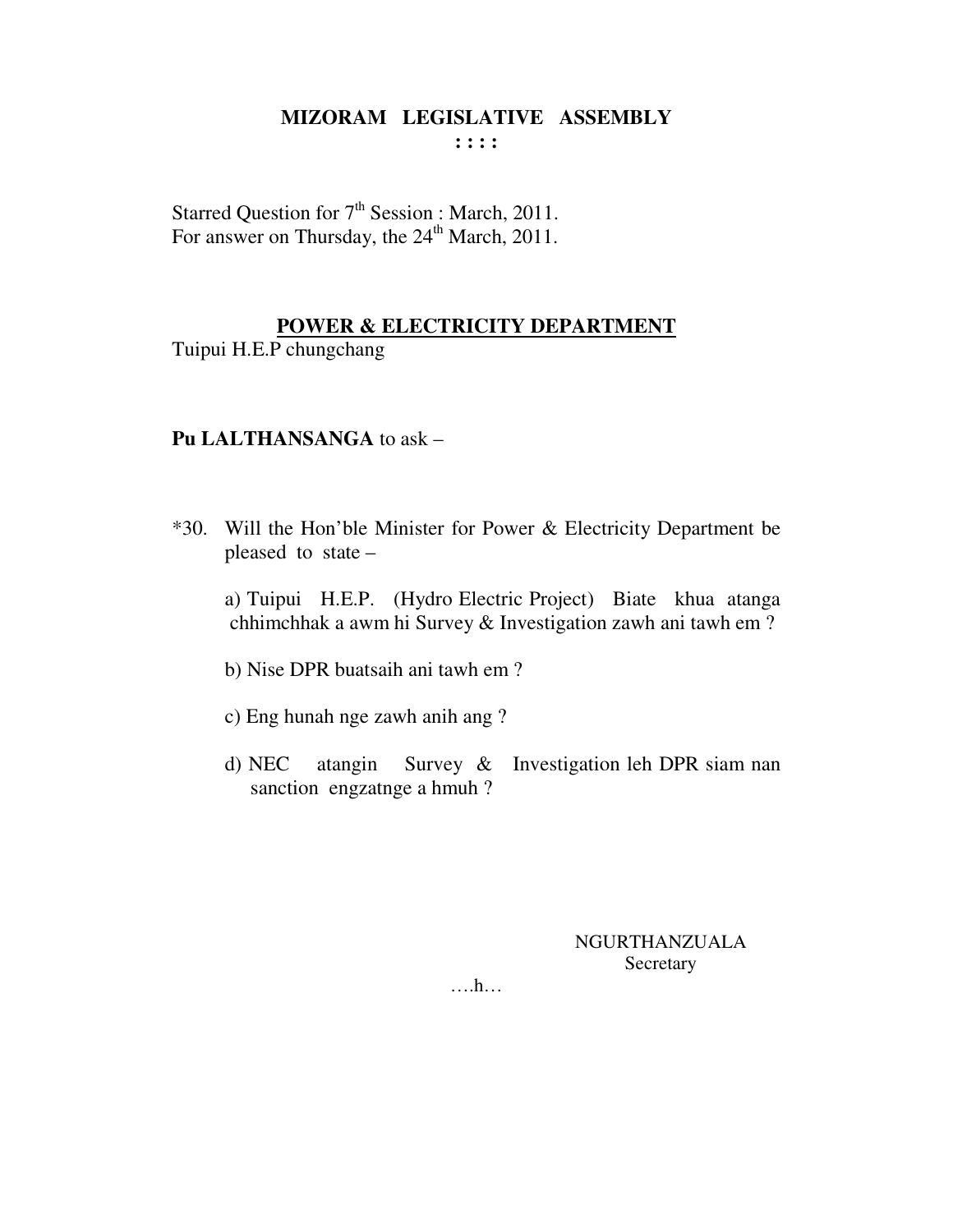Starred Question for 7<sup>th</sup> Session : March, 2011. For answer on Thursday, the 24<sup>th</sup> March, 2011.

## **TOURISM DEPARTMENT**

Serlui 'B' Hydel Project chungchang

## Pu K. LALRINTHANGA to ask -

- \*31. Will the Hon'ble Minister for Tourism Department be pleased to state  $$ 
	- a) Serlui 'B' Hydel Project hi Tourism Department tan hman tangkai tumna a awm em ?
	- b) Awm nise enganginnge ruahmanna a kal?

**NGURTHANZUALA** Secretary

 $\dots$ ...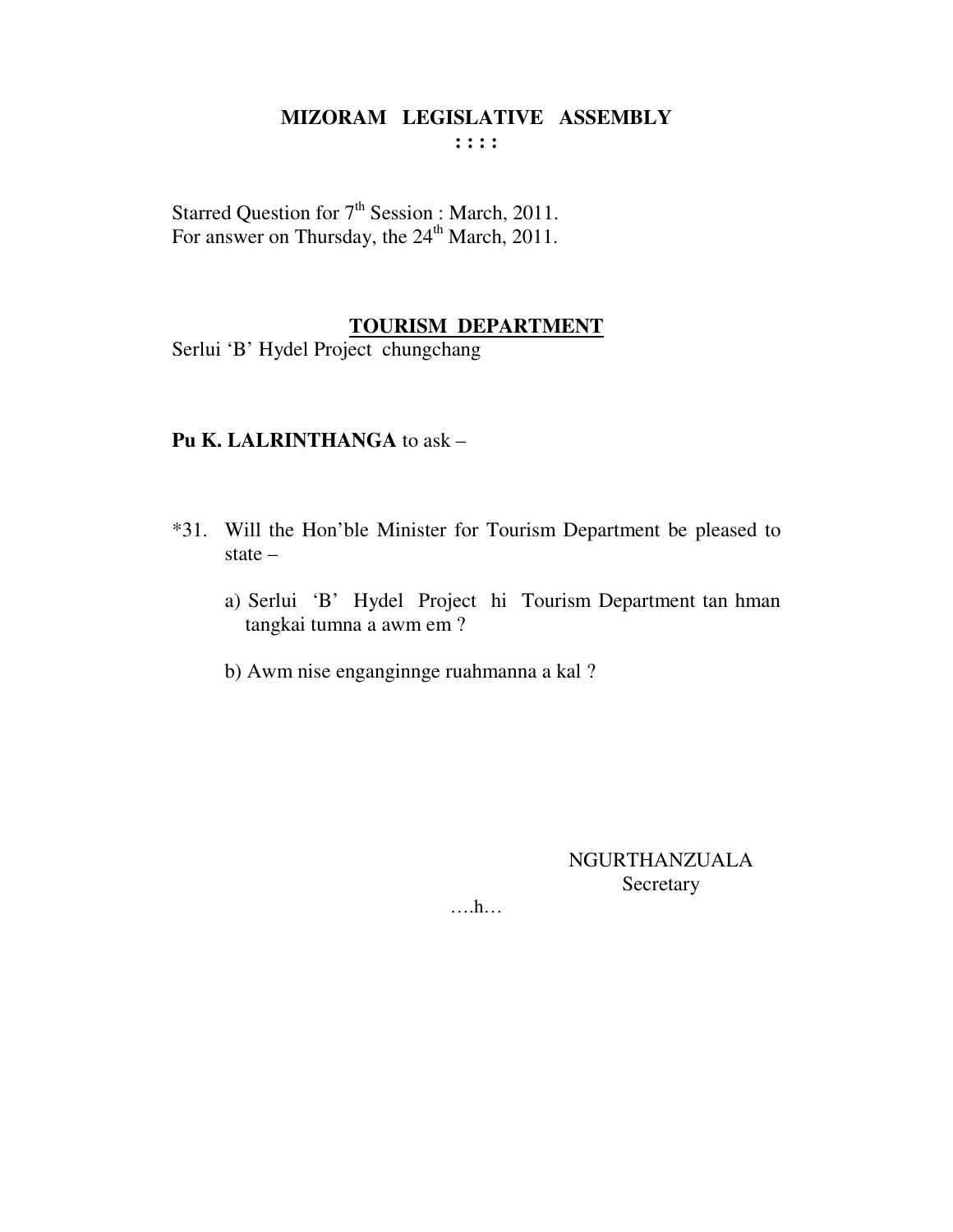: : : : :

Starred Question for Seventh Session: March, 2011. For answer on Thursday, the 24<sup>th</sup> March, 2011.

## **VIGILANCE DEPARTMENT**

Vigilance Commission chungchang.

#### Dr. R. LALTHANGLIANA to ask -

\*32. Will the Hon'ble Minister for Vigilance Department be pleased to state -

Vigilance Commission hi sorkarin din tumna a nei em?

**NGURTHANZUALA** Secretary.

 $\dots$ mn $\dots$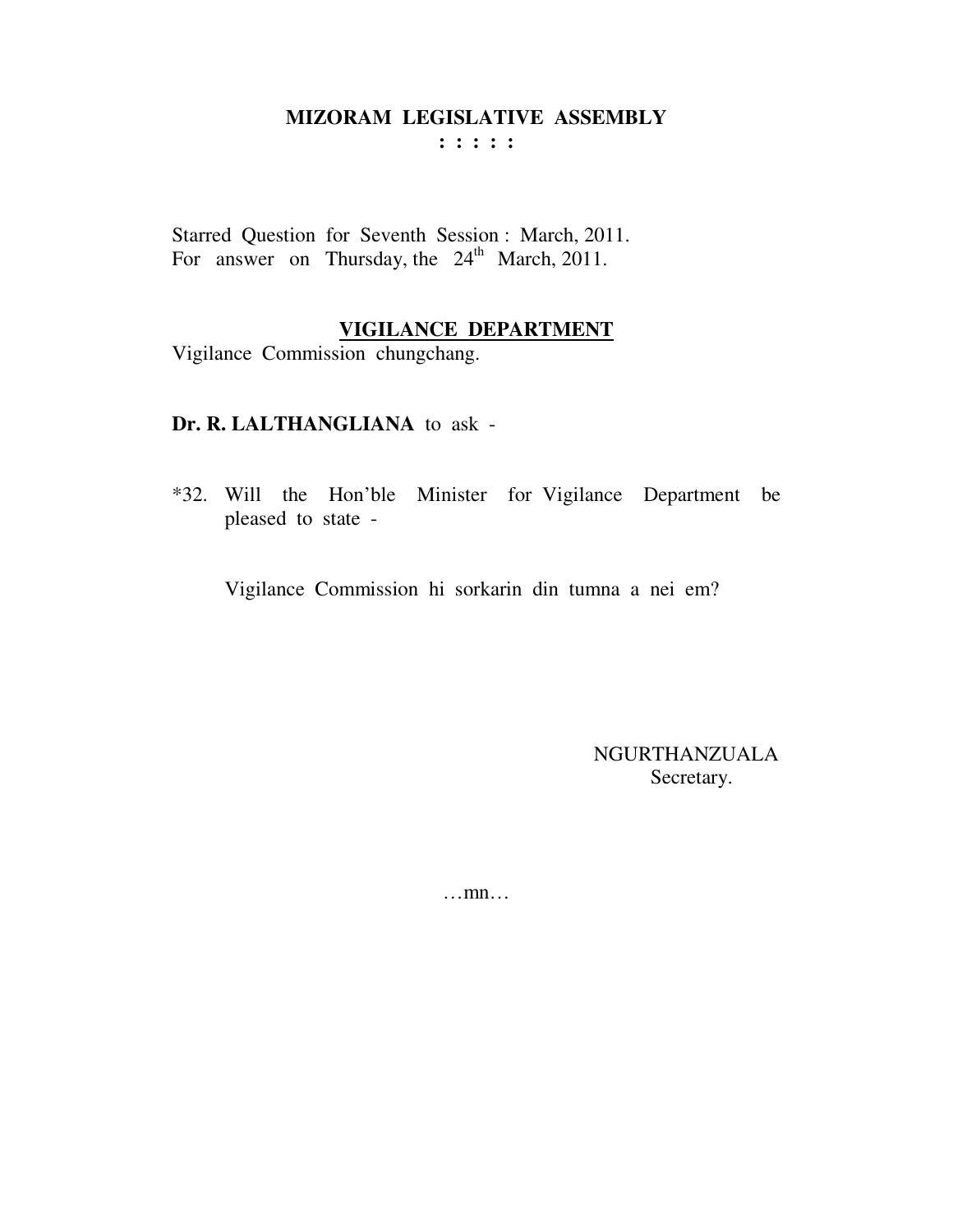Starred Question for  $7<sup>th</sup>$  Session : March, 2011. For answer on Thursday, the 24<sup>th</sup> March, 2011.

## **PUBLIC WORKS DEPARTMENT**

Biate to N. Vanlaiphai kawng chungchang

## **Pu LALTHANSANGA** to ask –

- \*33. Will the Hon'ble Minister for Public Works Department be pleased to state  $$ 
	- a) Biate to N.Vanlaiphai kawng siam mek hi eng chen nge thawh anih tawh ?
	- b) Eng hunah nge zawh anih ang ?
	- c) Central Road Fund atangin a pawisa hi sanction hmuh vek tawh a ni em ? Engzatnge amount ?

NGURTHANZUALA Secretary

….h…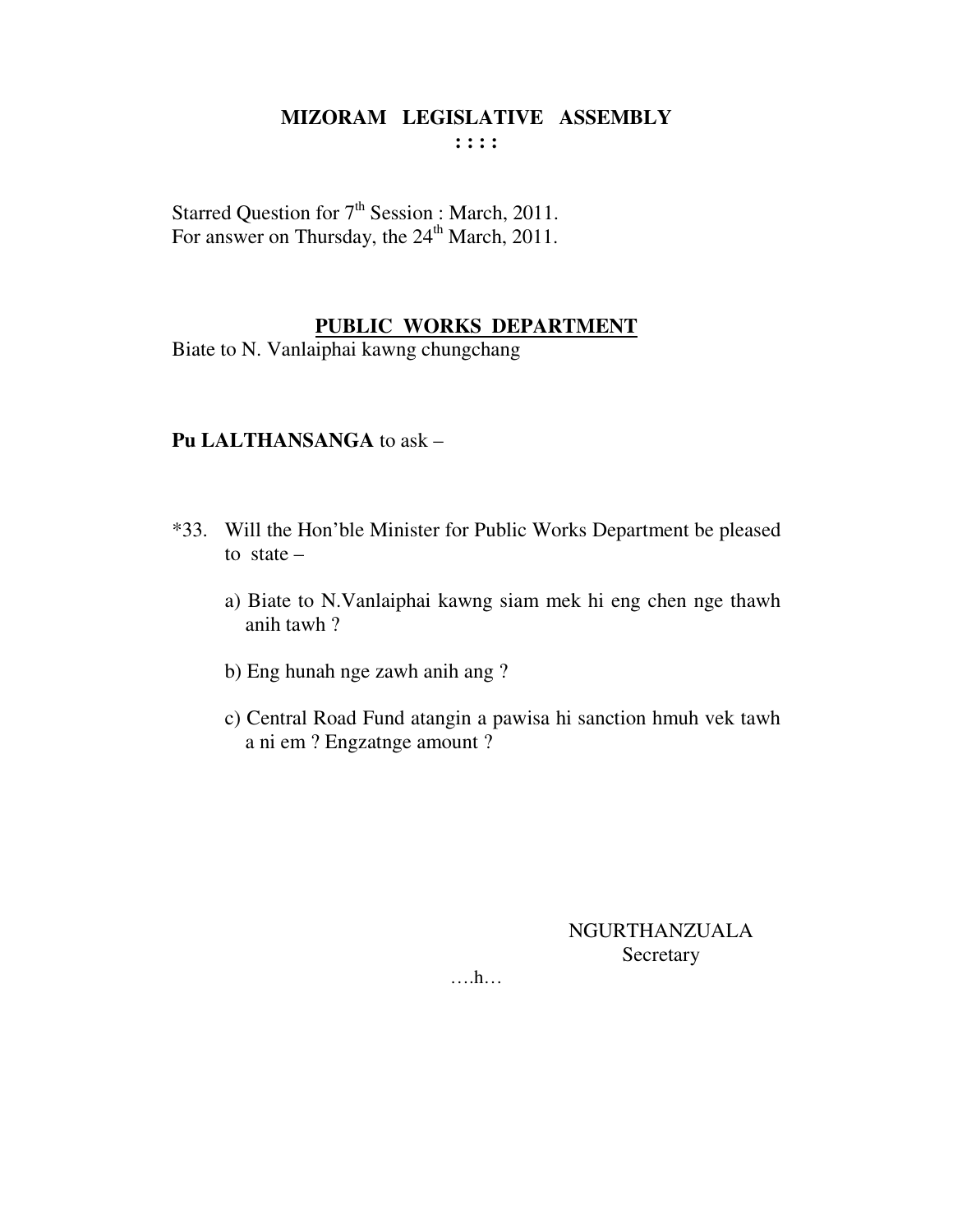**:: :: ::** 

Starred Question for Seventh Session : March, 2011. For answer on Thursday, the  $24<sup>th</sup>$  March, 2011.

#### **AGRICULTURE DEPARTMENT**

Buh thar chhuah chungchang.

#### **Pu C. RAMHLUNA** to ask -

- \*34. Will the Hon'ble Minister for Agriculture Department be pleased to state –
	- (a) 2010 chhung hian buh engzatnge Mizoram lo neitute hian an thar chhuah ?
	- (b) Chu chu kan Buhfai mamawh atanga chhutin engzat percentage nge lo ni ?
	- (c) Leilet atanga thar chhuah hi buh engzatnge ?
	- (d) Hei hian kan mamawh engzatnge a phuhruk ?

NGURTHANZUALA Secretary.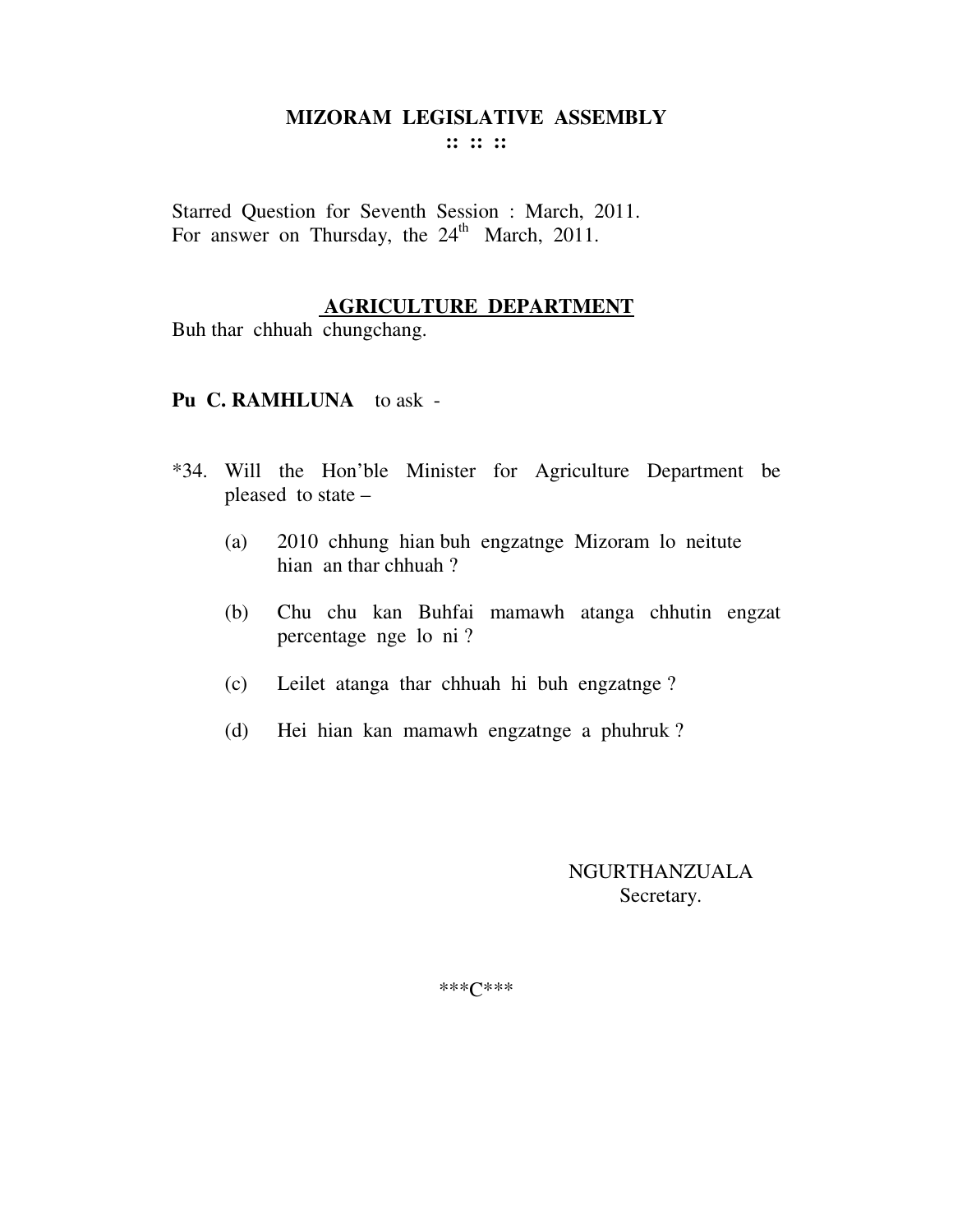: : : : :

Starred Question for Seventh Session: March, 2011. For answer on Thursday, the 24<sup>th</sup> March, 2011.

# **HEALTH & FAMILY WELFARE DEPARTMENT**

Saiha Civil Hospital chungchang.

#### Pu P.P THAWLA to ask -

\*35. Will the Hon'ble Minister for Health & Family Welfare Department be pleased to state -

Saiha Civil Hospital hi sak tan a ni dawn tawh em?

**NGURTHANZUALA** Secretary.

 $\dots$  mn $\dots$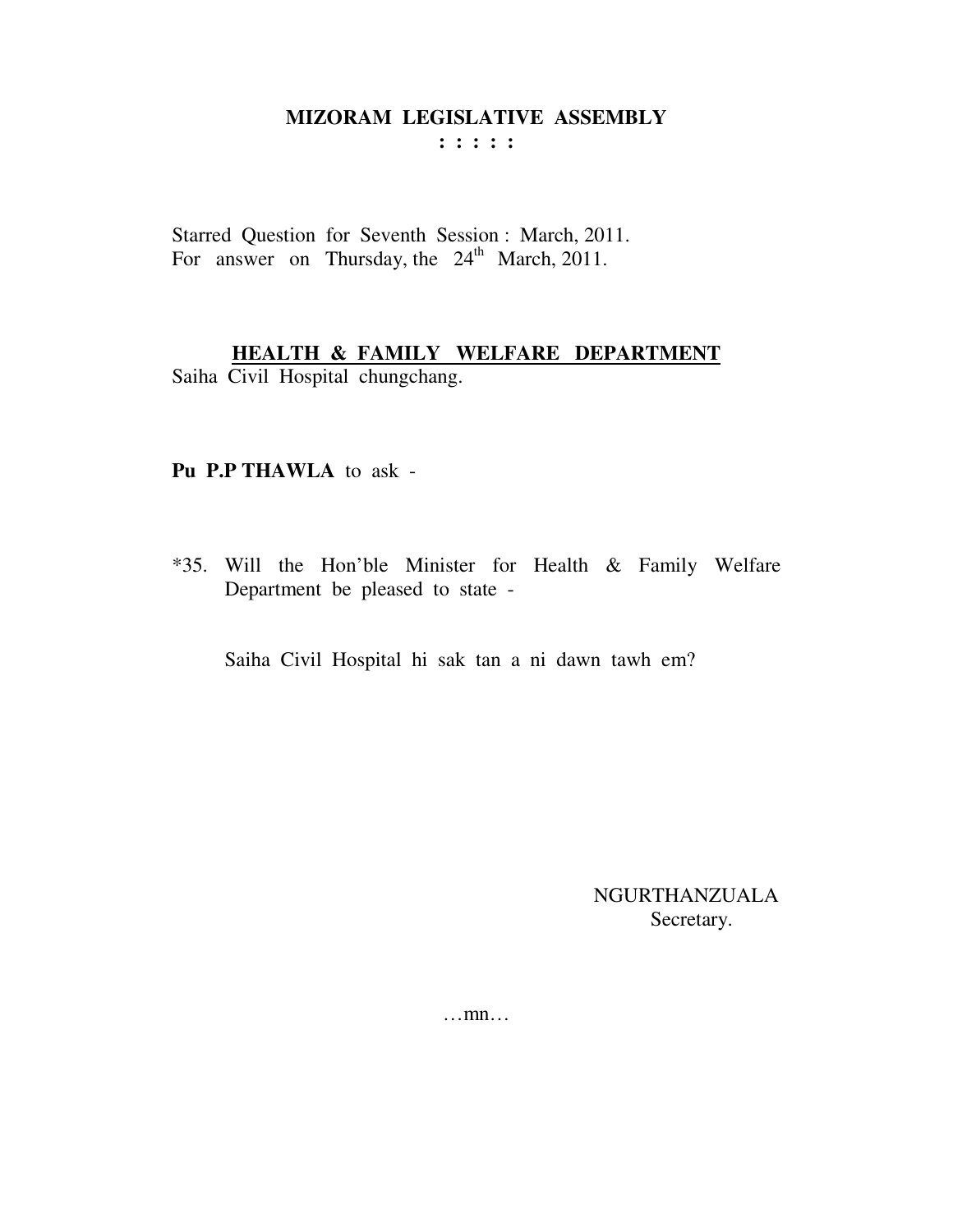$\mathbf{::} \mathbf{::} \mathbf{::}$ 

Starred Question for Seventh Session : March, 2011 For answer on Thursday, the 24<sup>th</sup> March, 2011

## LAND REVENUE & SETTLEMENT DEPARTMENT

House Pass pek chungchang.

# Pu LALTHANSANGA to ask -

\*36. Will the Hon'ble Minister for Land Revenue & Settlement Department be pleased to state –

2008-2010 Financial Year kumhnih (2) chhung hian House Passes engzatnge Sorkarin a pek chhuah tawh?

> **NGURTHANZUALA** Secretary

 $\dots$ mr $\dots$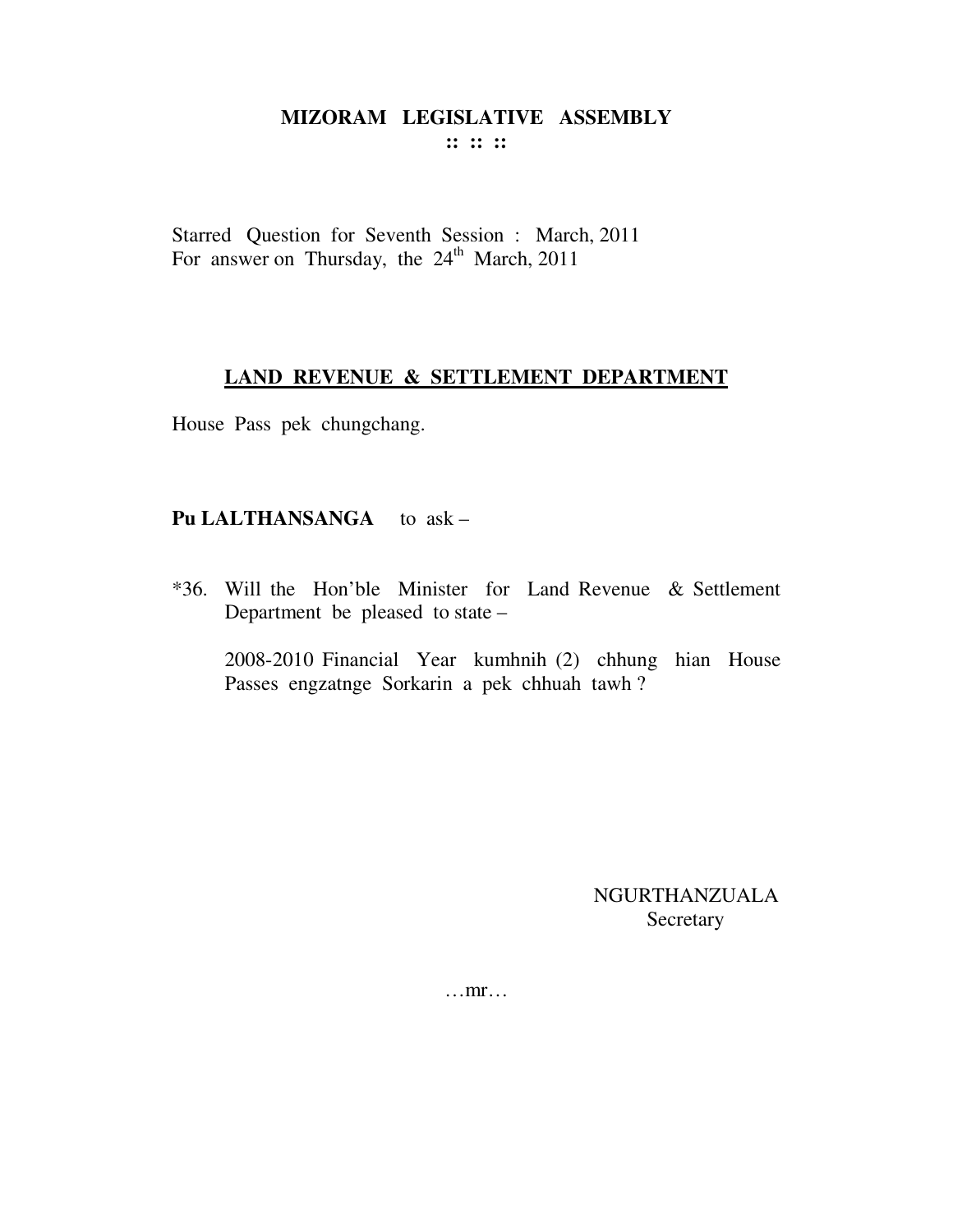$\mathbf{::} \mathbf{::} \mathbf{::}$ 

Starred Question for Seventh Session : March, 2011 For answer on Thursday, the 24<sup>th</sup> March, 2011

# HORTICULTURE DEPARTMENT

Nandan Agro-Pro Company hnuaia Serthlum chin chungchang.

# Pu LALDUHOMA to ask -

- \*37. Will the Hon'ble Minister for Horticulture Department be pleased to state
	- a) Nandan Agro-Pro Company te nena thawhhona hnuaia Serthlum chin te kha beisei angin a hlawhtling em?
	- $b)$ Hlawhtling lo se enge a chhan?

NGURTHANZUALA Secretary

 $\dots$ mr $\dots$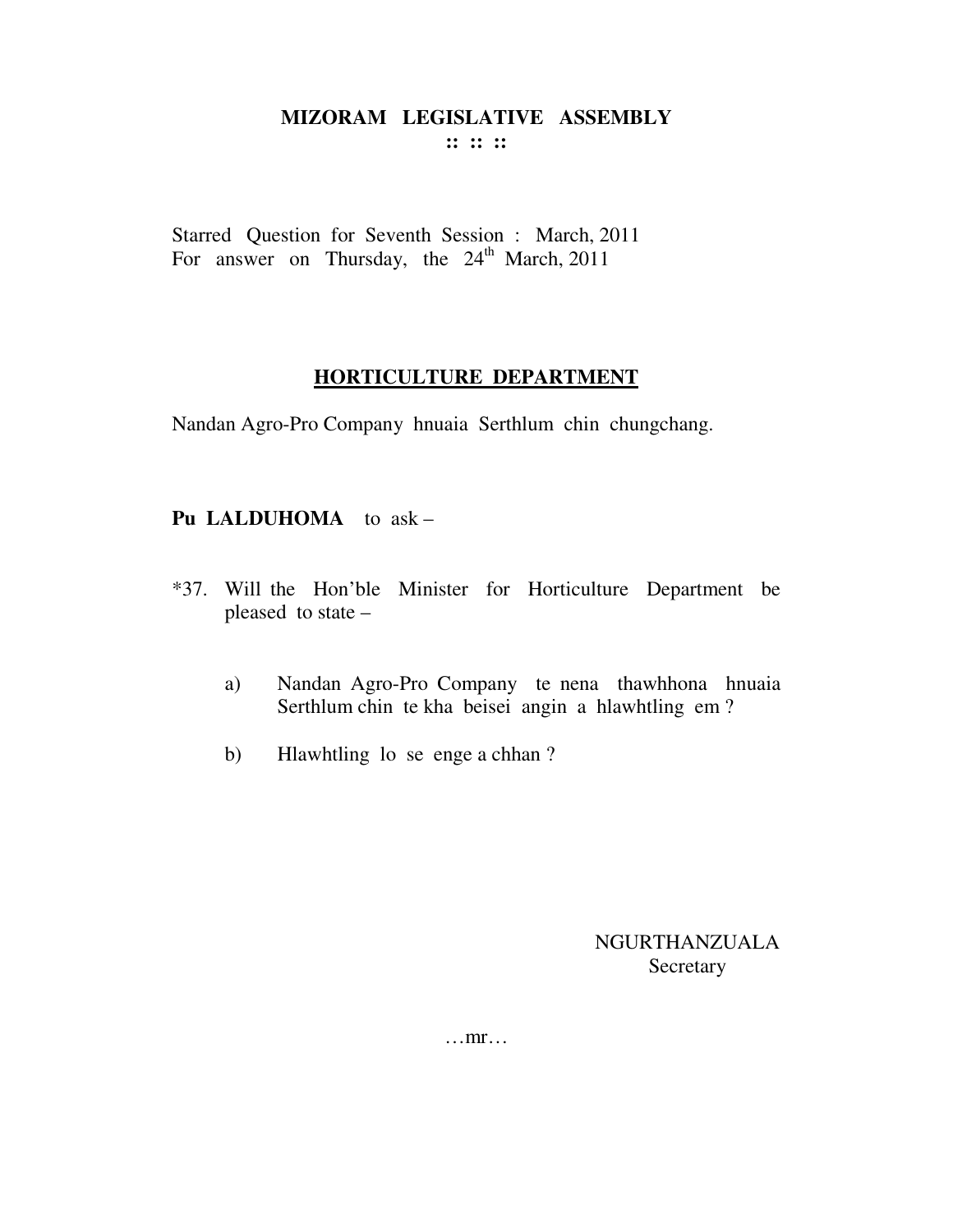Starred Question for Seventh Session : March, 2011. For answer on Thursday, the  $24<sup>th</sup>$  March, 2011.

## **PUBLIC WORKS DEPARTMENT**

Champhai – Farkawn leh Dungtlang – Tuipui inkar kawng chungchang.

# **Pu B. LALTHLENGLIANA** to ask -

\*38. Will the Hon'ble Minister for Public Works Department be pleased to state –

Champhai – Farkawn leh Dungtlang – Tuipui inkar kawng hi siam that tumna a awm em ?

> NGURTHANZUALA Secretary.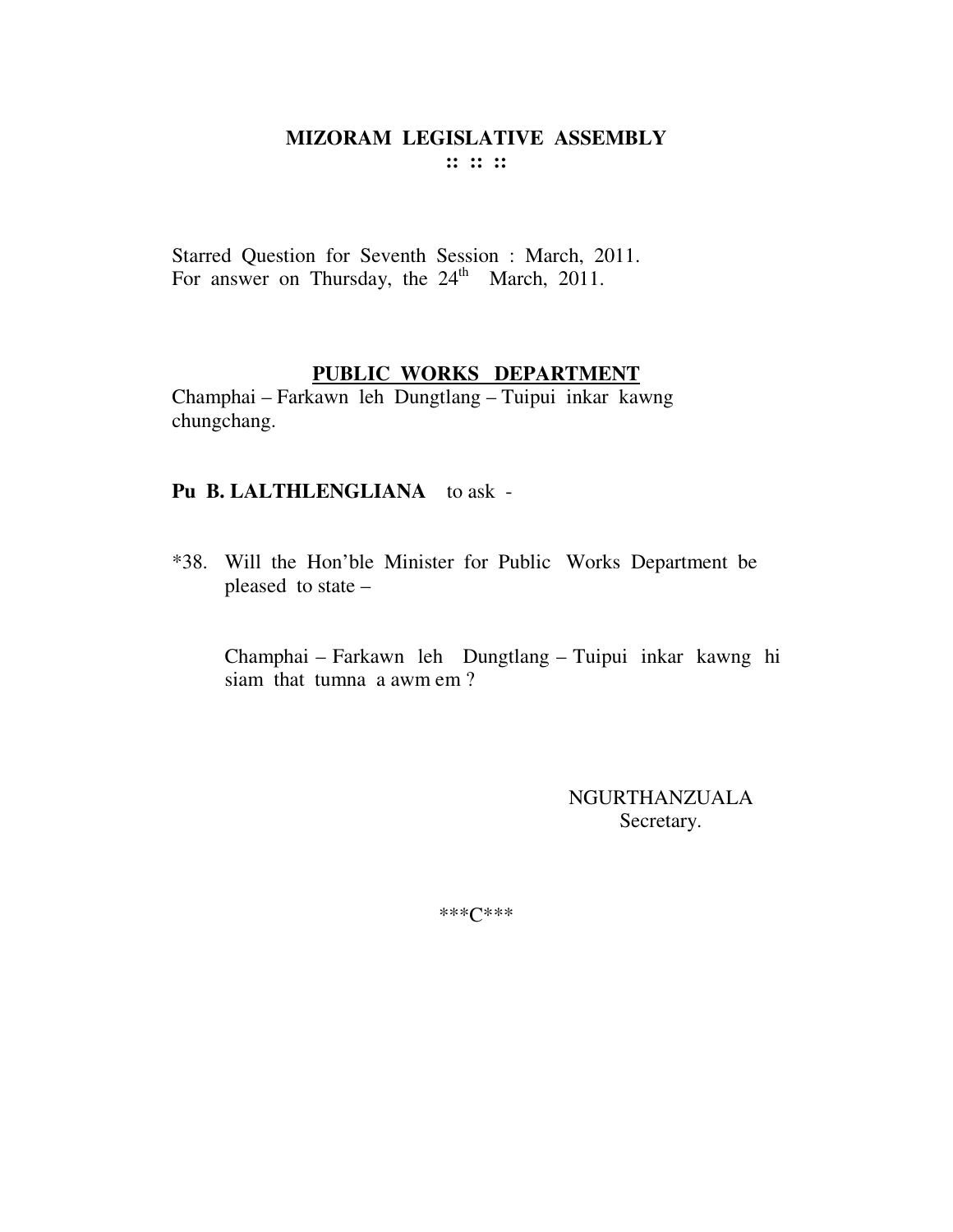**: : : : :** 

Starred Question for Seventh Session : March, 2011. For answer on Thursday, the  $24<sup>th</sup>$  March, 2011.

# **PUBLIC WORKS DEPARTMENT**

Leilet leh huan pass chungchang.

# **Pu LALDUHOMA** to ask -

\*39. Will the Hon'ble Minister for Public Works Department be pleased to state -

Bairabi lui piah lam Cachar lama awm leilet neitute ram National highway-in a tihchhiat sak te hi, Bairabi lui atanga Mizoram lama leilet neitute ang bawkin compensation pek ve tum an ni em?

> NGURTHANZUALA Secretary.

…mn…